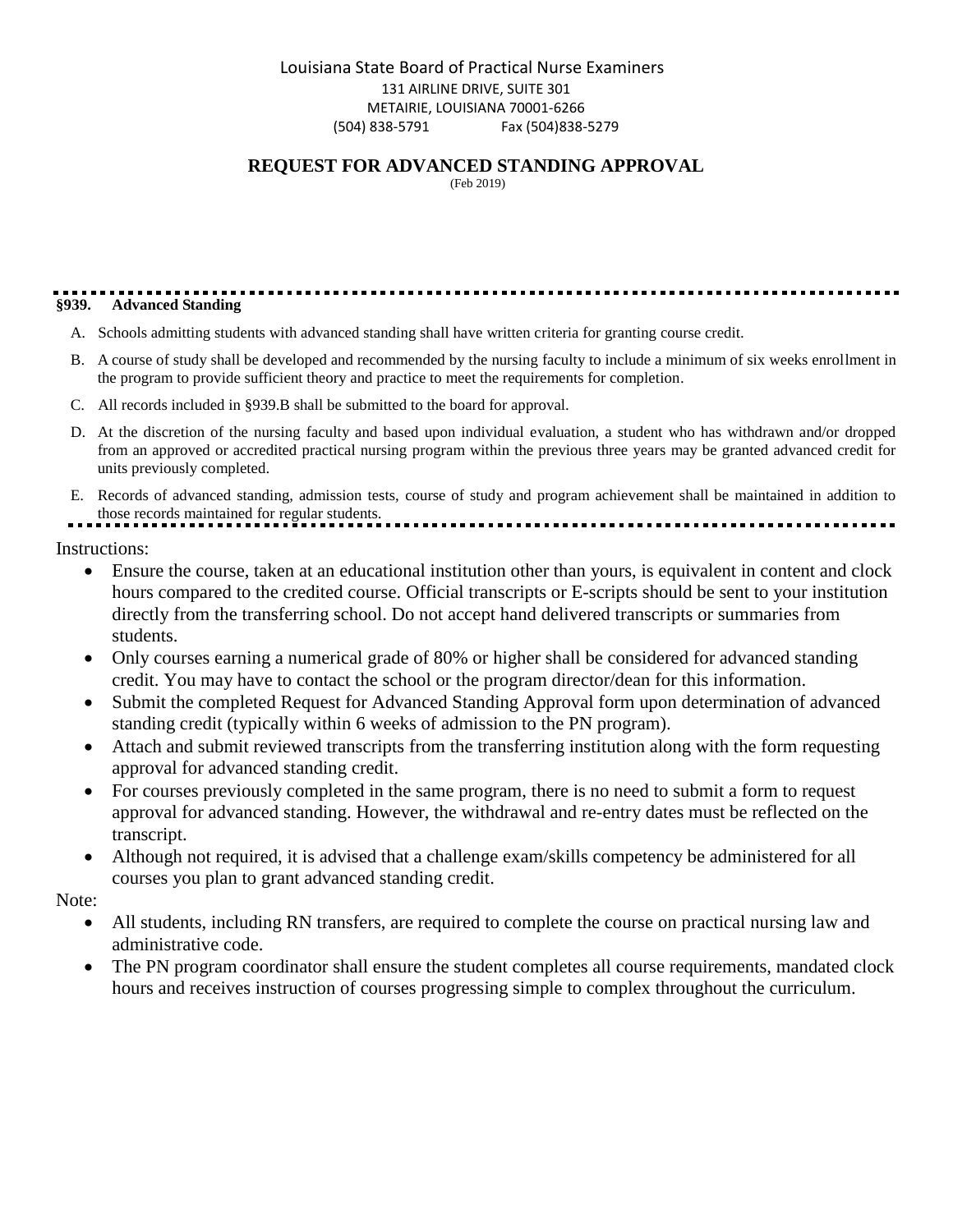## **REQUEST FOR ADVANCED STANDING APPROVAL**

(Feb 2019)

|                                                                                                                                                                                                                    | Cohort date:                 | AM | <b>PM</b> |
|--------------------------------------------------------------------------------------------------------------------------------------------------------------------------------------------------------------------|------------------------------|----|-----------|
| <b>Name of Student</b>                                                                                                                                                                                             | Anticipated completion date: |    |           |
| The official transcripts have been received from the educational institution, from which the student has<br>completed course work. The transcripts have been reviewed and determined suitable for course credit in |                              |    |           |
| the above PN program. The student will complete or has completed the course on practical nursing law<br>and administrative code.                                                                                   |                              |    |           |

 $\overline{\phantom{a}}$  ,  $\overline{\phantom{a}}$  ,  $\overline{\phantom{a}}$  ,  $\overline{\phantom{a}}$  ,  $\overline{\phantom{a}}$  ,  $\overline{\phantom{a}}$  ,  $\overline{\phantom{a}}$  ,  $\overline{\phantom{a}}$  ,  $\overline{\phantom{a}}$  ,  $\overline{\phantom{a}}$  ,  $\overline{\phantom{a}}$  ,  $\overline{\phantom{a}}$  ,  $\overline{\phantom{a}}$  ,  $\overline{\phantom{a}}$  ,  $\overline{\phantom{a}}$  ,  $\overline{\phantom{a}}$ PN program coordinator signature date

| <b>CNA Articulation Credit</b>                                                                             |                        |                                 |                                        |
|------------------------------------------------------------------------------------------------------------|------------------------|---------------------------------|----------------------------------------|
| $*CNA#$                                                                                                    | State of certification | Challenge exam? Yes or NO       |                                        |
|                                                                                                            |                        |                                 |                                        |
|                                                                                                            |                        | Challenge exam grade: _________ |                                        |
| Course $#$ and name                                                                                        | Course grade awarded   | Letter grade                    | # clock hours granted credit for:      |
|                                                                                                            |                        |                                 | Theory: $\_\_\_\_\_\_\_\_\_\_\_\_\_\_$ |
|                                                                                                            |                        |                                 | Clinical:                              |
| *Submit a copy of the nurse aide registry certification along with the request for advanced standing form. |                        |                                 |                                        |

| <b>PN Program (currently enrolled)</b>             | <b>Transferring institution</b> |
|----------------------------------------------------|---------------------------------|
| Course number & name                               | Name of college/university      |
|                                                    |                                 |
| Was a challenge exam given? YES NO                 | Course number & name            |
| If yes, date of exam: _________ exam grade: ______ |                                 |
| Course grade awarded: _________                    | Course completion date:         |
| # clock hours granted credit for:                  | Numerical grade                 |
| theory hrs: clinical hrs:                          |                                 |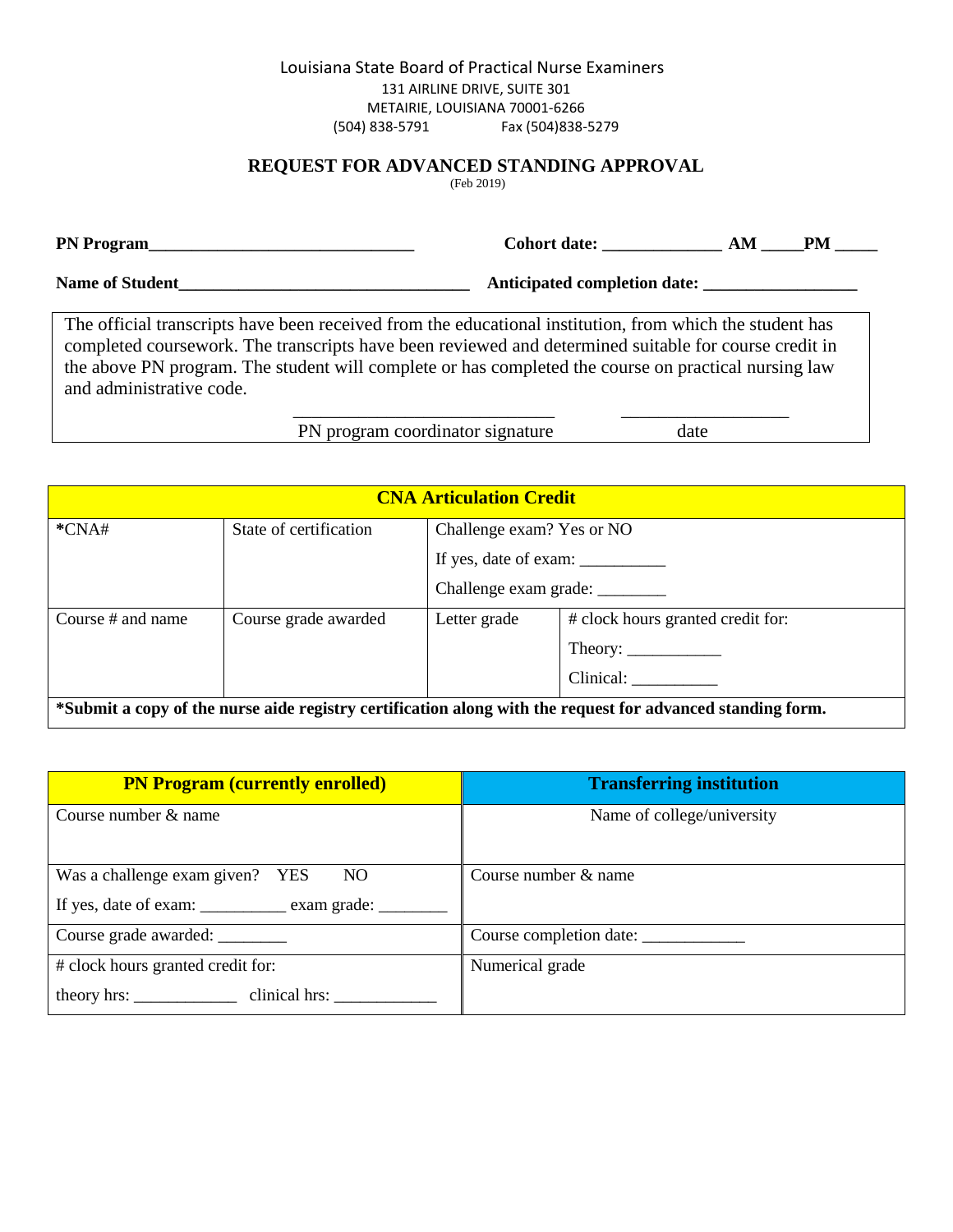## **REQUEST FOR ADVANCED STANDING APPROVAL**

(Feb 2019)

**Name of Student\_\_\_\_\_\_\_\_\_\_\_\_\_\_\_\_\_\_\_\_\_\_\_\_\_\_\_\_\_\_\_\_\_\_** 

| <b>PN Program (currently enrolled)</b>                                                          | <b>Transferring institution</b> |
|-------------------------------------------------------------------------------------------------|---------------------------------|
| Course number $\&$ name                                                                         | Name of college/university      |
| Was a challenge exam given? YES NO<br>If yes, date of exam: <u>_________</u> exam grade: ______ | Course number $&$ name          |
| Course grade awarded: _______                                                                   |                                 |
| # clock hours granted credit for:<br>theory hrs: clinical hrs:                                  | Numerical grade                 |

| <b>PN Program (currently enrolled)</b>                                                            | <b>Transferring institution</b> |
|---------------------------------------------------------------------------------------------------|---------------------------------|
| Course number & name                                                                              | Name of college/university      |
| Was a challenge exam given? YES NO<br>If yes, date of exam: <u>_________</u> exam grade: ________ | Course number & name            |
| Course grade awarded: _________                                                                   | Course completion date:         |
| # clock hours granted credit for:                                                                 | Numerical grade                 |
| clinical hrs:<br>theory hrs: $\frac{1}{\sqrt{1-\frac{1}{2}} \cdot \frac{1}{2}}$                   |                                 |

| <b>PN Program (currently enrolled)</b>                                          | <b>Transferring institution</b> |
|---------------------------------------------------------------------------------|---------------------------------|
| Course number $\&$ name                                                         | Name of college/university      |
|                                                                                 |                                 |
| Was a challenge exam given? YES NO                                              | Course number & name            |
| If yes, date of exam: _________ exam grade: _____                               |                                 |
| Course grade awarded: _______                                                   | Course completion date:         |
| # clock hours granted credit for:                                               | Numerical grade                 |
| clinical hrs:<br>Theory hrs: $\frac{1}{\sqrt{1-\frac{1}{2}} \cdot \frac{1}{2}}$ |                                 |